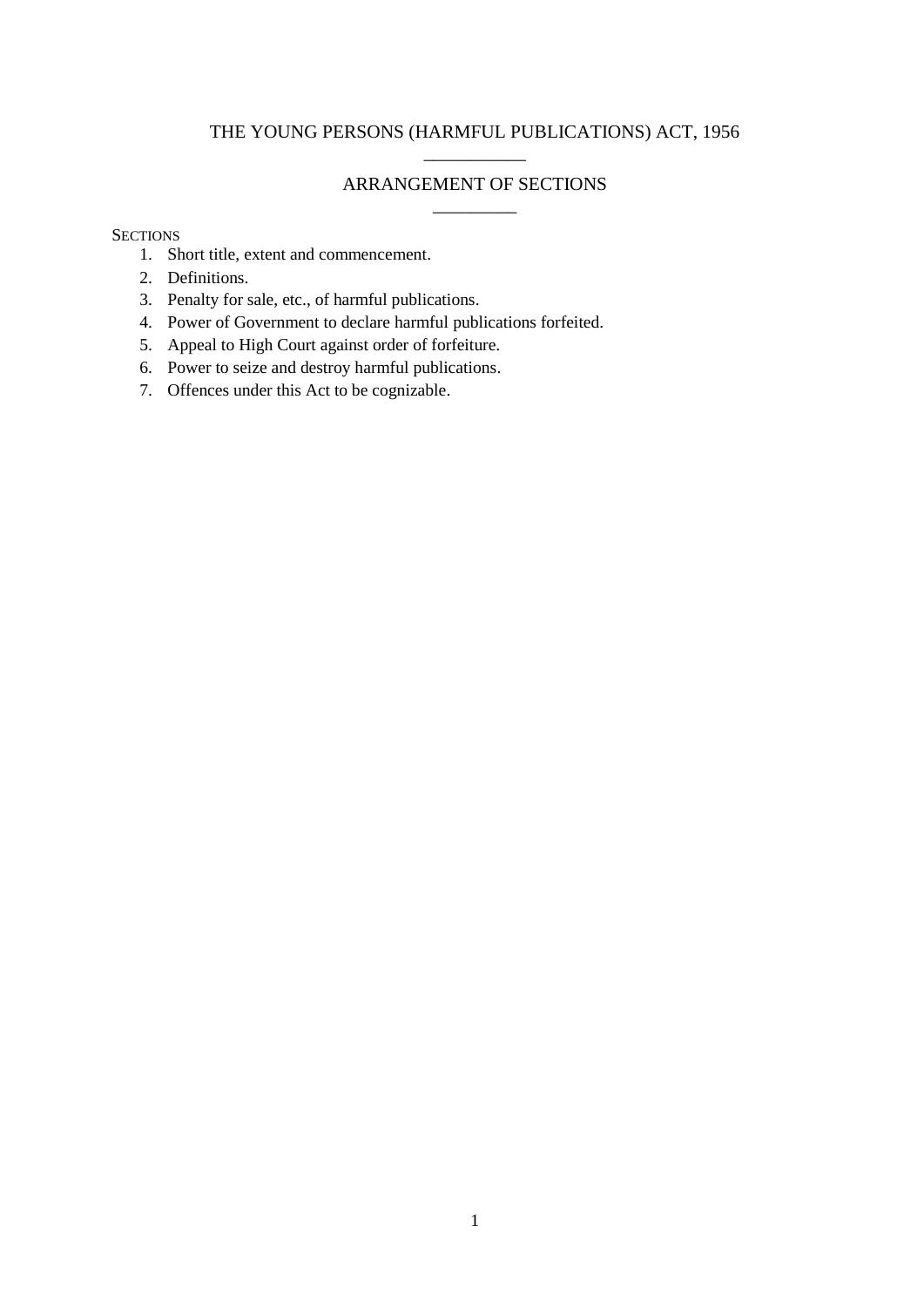### THE YOUNG PERSONS (HARMFUL PUBLICATIONS) ACT, 1956

### ACT NO. 93 OF 1956

[28*th December*, 1956.]

An Act to prevent the dissemination of certain publications harmful to young persons.

BE it enacted by Parliament in the Seventh Year of the Republic of India as follows:―

**1. Short title, extent and commencement**.―(*1*)This Act may be called the Young Persons (Harmful Publications) Act, 1956.

(*2*) It extends to the whole of India except the State of Jammu and Kashmir.

 $(3)$  It shall come into force on such date<sup>1</sup> as the Central Government may, by notification in the Official Gazette, appoint.

**2. Definitions**.―In this Act,―

(*a*) "harmful publication" means any book, magazine, Pamphlet, leaflet, newspaper or other like publication which consists of stories told with the aid of pictures or without the aid of pictures or wholly in pictures, being stories portraying wholly or mainly—

(*i*)the commission of offences; or

(*ii*) acts of violence or cruelty; or

(*iii*) incidents of a repulsive or horrible nature;

in such a way that the publication as a whole would tend to corrupt a young person into whose hands it might fall, whether by inciting or encouraging him to commit offences or acts of violence or cruelty or in any other manner whatsoever;

(*b*) "State Government" in relation to a Union territory, means the administrator thereof;

(*c*) "young person" means a person under the age of twenty years.

**3. Penalty for sale, etc., of harmful publications**.―(*1*) If a person―

(*a*) sells, lets to hire, distributes, publicly exhibits or in any manner puts into circulation, any harmful publication, or

(*b*) for purposes of sale, hire, distribution, public exhibition or circulation, prints, makes or produces or has in his possession any harmful publication, or

(*c*) advertises or makes known by any means whatsoever that any harmful publication can be procured from or through any person,

he shall be punishable with imprisonment which may extend to six months, or with fine, or with both.

(*2*) On a conviction under this section, the court may order the destruction of all the copies of the harmful publication in respect of which the conviction was had and which are in the custody of the court or remain in the possession or power of the person convicted.

**4. Power of Government to declare harmful publications forfeited**.―(*1*) The State Government may, if it is of opinion after consultation with the principal law officer of the State, whether called the Advocate-General or by any other name, that any publication is a harmful publication, declare, by order notified in the Official Gazette, that every copy of such publication shall be forfeited to the Government and every such notification shall state the ground for the order.

**.** 

<sup>1.</sup> Ist February, 1957, see Gazette of India, 1957, Extraordinary, Part. II, sec. 3.

<sup>1&</sup>lt;sup>st</sup> July, 1965, extended to and brought into force in respect of Dadra and Nagar Haveli *vide* Reg. 6 of 1963, s. 2 and Sch. I. Extended to the Union territory of Pondicherry by Act 26 of 1968, s. 3 and Sch.